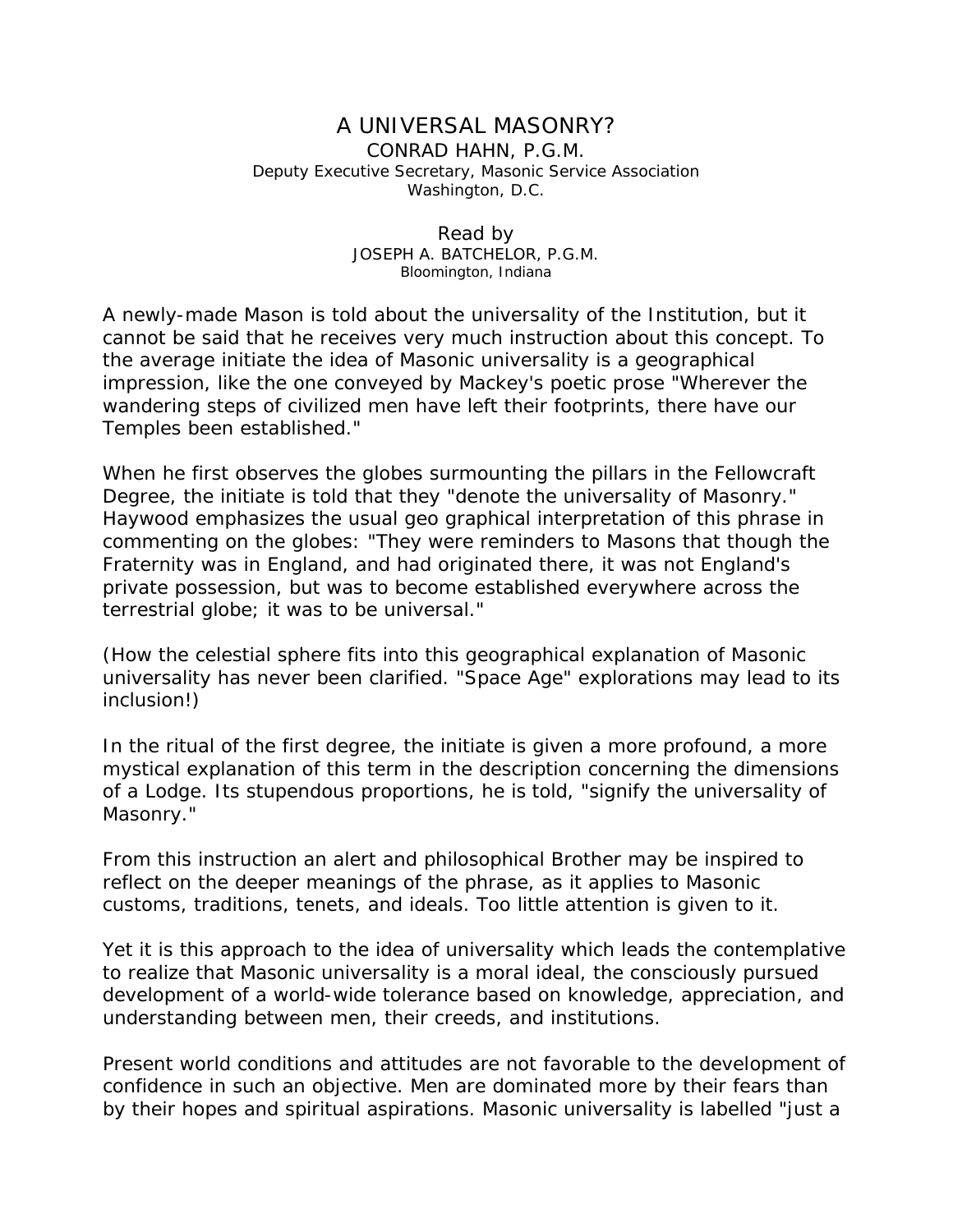dream." Like the phrase, "the pursuit of happiness," it is dismissed as one of those quaint rationalizations of our ancestors. A universal Masonry? "Let's not be fantastic!" say the "realists."

In the words of one Masonic encyclopedist, "We may as well admit that the progress made by the Fraternity in attaining or preserving universality has over the past two centuries been nil if, indeed, it has not been in reverse."

It must be admitted that the Fraternity has itself contributed to the difficulties which make its- laudable doctrine of universality so difficult to inculcate, to say nothing of achieving it. Differences in rules of procedure, lack of unity in the fundamental definition of what Freemasonry really is, the intrusion of religious concepts and political prejudices, the excessive size of many Lodges which has robbed the individual member of his importance as a Mason-all these have helped to erode the universality of Freemasonry which is summed up in the fraternal shibboleth, "the Brotherhood of Man."

Almost every initiate is led to believe that Freemasonry is a world-wide, a "universal" fraternity, which admits to its membership and privileges worthy men of every country, sect, and opinion. He also presumes that Masons everywhere are motivated by the same ideals and that fraternal intercourse is always and everywhere possible.

In 1935 Carl Claudy wrote, "Only occasionally does the average Mason come in contact with the absence of universality; then it is usually with something of a shock that he learns that while a Brother from a neighboring state may visit and hold Masonic intercourse with a certain foreign Lodge and Brother, he is forbidden the same privilege, or vice versa."

However, World War II and the challenges of world leadership since then have sent millions of Americans to almost every quarter of the globe. Many of them are Masons, and most of them have been bewildered by the absence of universality in Masonic recognitions of other Masonic bodies. To young men engaged in programs of international significance, the explanations given for such Masonic "non-acceptance" are "ancient prejudices." They actually believe that knowledge, good will, and brotherly love can cut such Gordian knots very quickly!

The theory of Masonic brotherhood leads a man to suppose that, if he has been regularly made a Mason, he has the "right of visitation" in any symbolic Lodge in the world. He believes that every Brother Mason must recognize and accept him as a Brother, regardless of race, nationality, or religion. One of an idealist's most serious disillusionments about the disparity between Masonic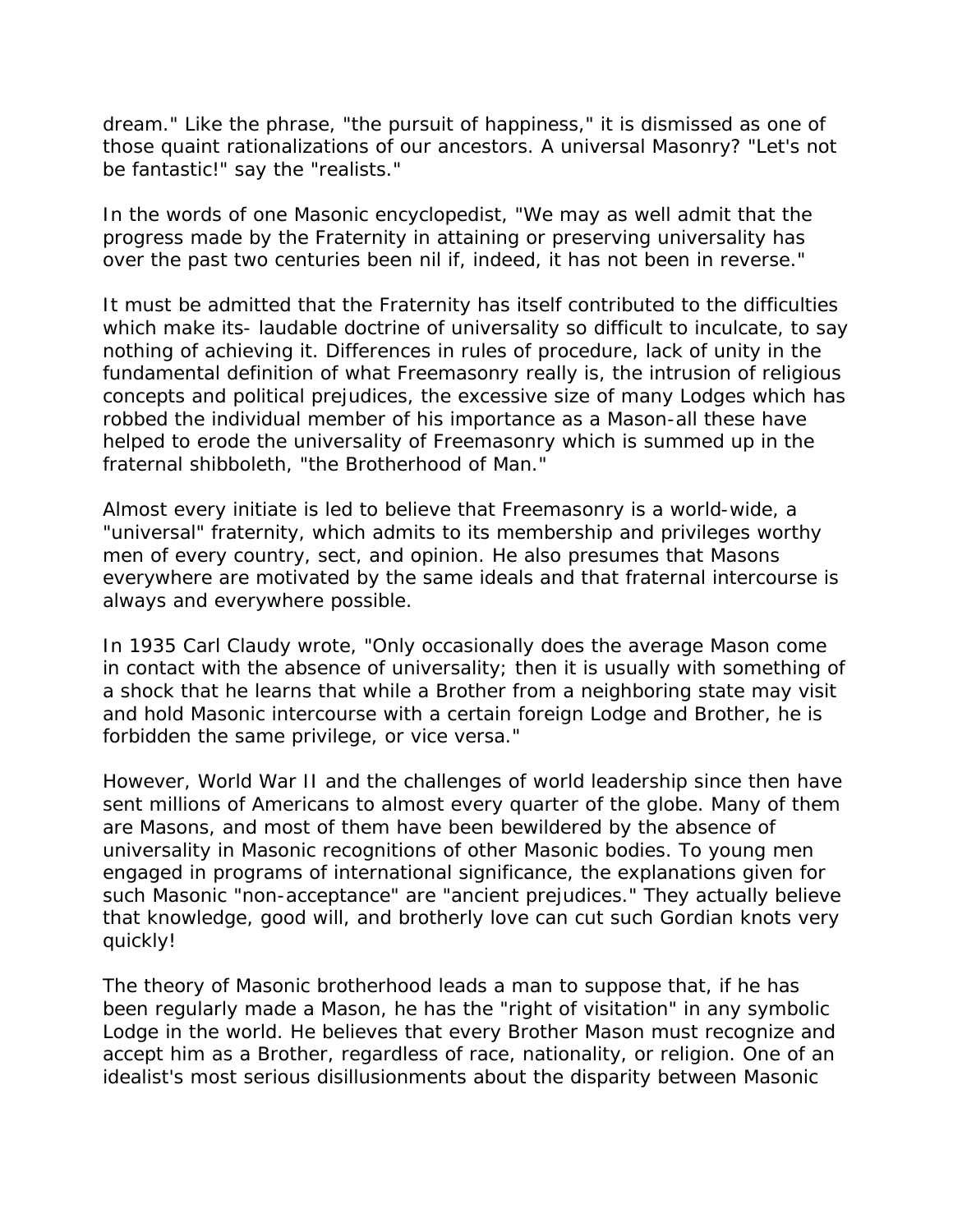teaching and practice is the checkered patterns of recognitions and nonrecognitions between the Grand Lodges of Freemasonry.

It takes some sympathy and much knowledge of the history of the Craft to understand the reasons for such imperfection. It takes some faith in Masonic education to hope for the eventual "universality" of Masonic recognitions. An objective evaluation of the work of the Commission on Information for Recognition of the Conference of Grand Masters of Masons in North America reveals a growing appreciation and understanding of Central and South American Freemasonry by North American Grand Lodges. The Inter-American Confederation of Central and South American Grand Lodges has authorized a similar commission.

In the words of Grand Master Hipolito Marcano of Puerto Rico "...the fundamental aim of the Confederation should be to contribute to the growth and consolidation of ideal universal Freemasonry, by not only deciding on rules for recognition between groups in Latin America but also by applying those rules to all Latin American Grand Lodges."

A universal Masonry? It is still a "dream" of dedicated Masons, even though it has never existed in all the relationships which have developed between various groups of the Craft. Are "they" regular? That's a question which still suggests how lacking in universality Freemasonry is.

But this is not to suggest that such universality can be immediately achieved by merely desiring it. There are some fundamental differences in philosophy and beliefs which still stand in the way. There is real disagreement as to what Freemasonry actually is and what it stands for.

Language barriers have been a real difficulty. Doctrines like "exclusive territorial jurisdiction" have not been everywhere accepted. The proper relationships between Symbolic Lodges and other rites took a long time to be settled satisfactorily, and even today are not thoroughly understood by the average Mason.

The classic example of the differences of opinion which prevent a truly universal Masonry is the non-recognition of the Grand Orient of France by practically all English-speaking Grand Lodges.

In 1868 the Grand Orient of France, which had never acknowledged the doctrine of exclusive territorial jurisdiction, recognized in Louisiana a "Supreme Council of the Ancient and Accepted Scottish Rite in and for the Sovereign and Independent State of Louisiana," a body which also claimed control over the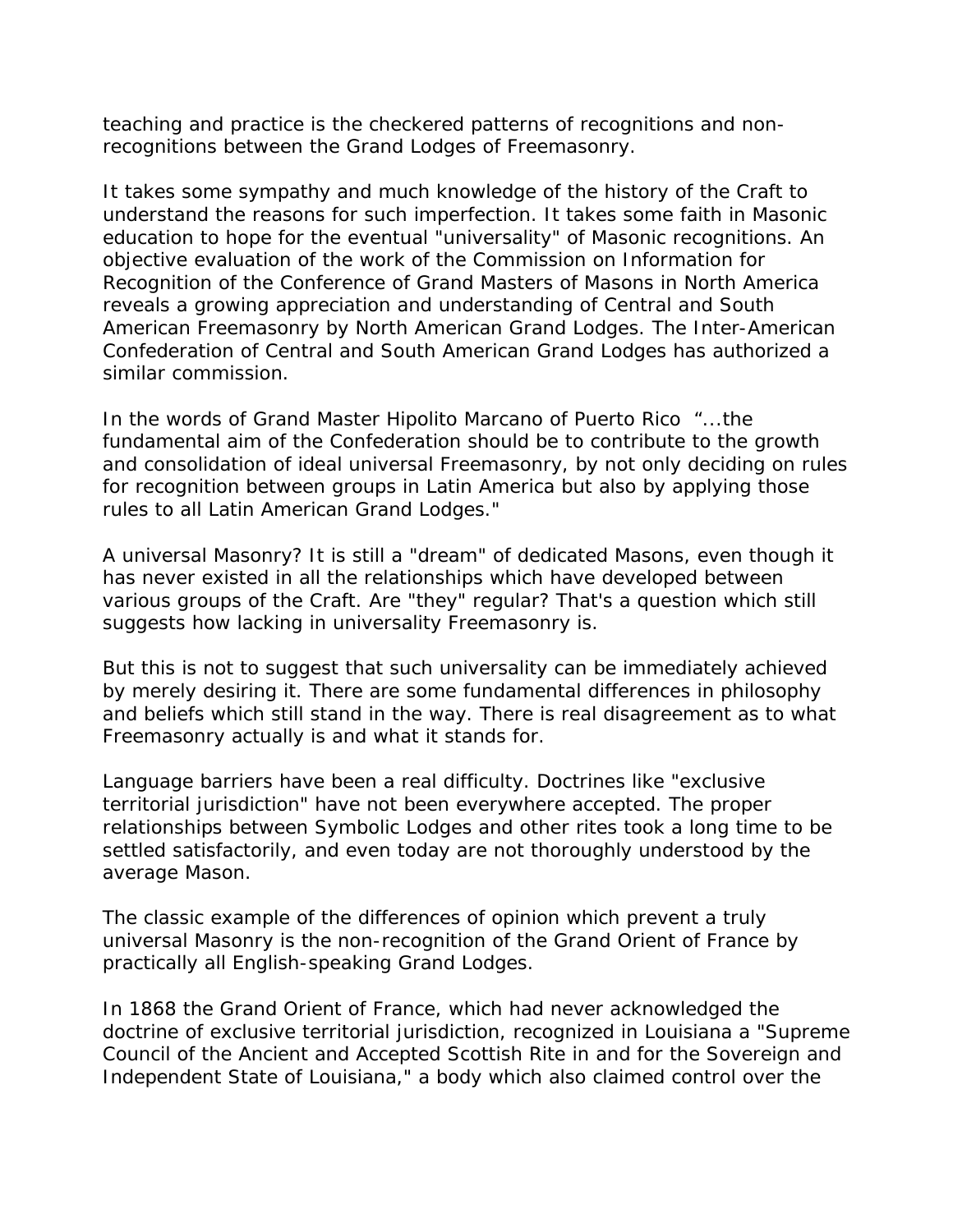Symbolic degrees of Ancient Craft Masonry, as well as over those of the Scottish Rite.

The Grand Lodge of Louisiana protested strongly against this invasion of its territory and prerogatives. It called on its sister Grand Lodges, especially in the United States, to support it by withdrawing recognition of the Grand Orient of France. In 1869 fifteen American Grand Lodges did so, and by 1876 all but three of the United States Grand Lodges had broken off relationships with the Grand Orient as a protest against its "invasion" of Louisiana.

When the Grand Orient amended its constitution in 1877 to remove the requirement of a belief in God and immortality and to make the use of the Bible optional with the Lodges, the re sult was to make the "excommunication" of the Grand Orient of France almost complete in the English-speaking Masonic world. This time, the United Lodge of England called for severance of Masonic relationships to protest the French innovations. United States Grand Lodges had, for the most part, never reestablished fraternal relations with the Grand Orient, even though that body had discontinued its invasion of Louisiana, so they merely continued their non-recognitions or issued restatements of their policy of non-intercourse and non-recognition.

English-speaking Freemasonry is in agreement in its insistence upon belief in a G.A.O.T.U. and the presence of a V.S.L. on the altar as indispensable to a Lodge at work. Even though the Grand Orient of France gave a philosophical explanation of its constitutional amendment in 1877, and showed that it was more responsive to the real situation in France vis-a-vis the Roman Church, Anglo-Saxon Freemasonry turned a deaf ear to the doctrine of "absolute freedom of conscience," especially the freedom to believe or not to believe in a Supreme Being.

As a result, the Grand Orient of France is still not "recognized" by most of the Grand Lodges of the world. Other European Grand Lodges have had difficulty in "getting recognition" from English-speaking Grand Lodges in direct proportion to the relationships they had developed with the Grand Orient or its satellites.

But such technical or "doctrinal" differences are only the surface manifestations of the absence of universality in Masonic thinking and purpose. There is a great difference between Freemasonry in England and the Craft in the United States. There are even greater differences between the practices of Freemasonry in South and North America.

In fact, there are distinct differences in Freemasonry in various regions of the United States, and these differences have very little to do with the ritual and